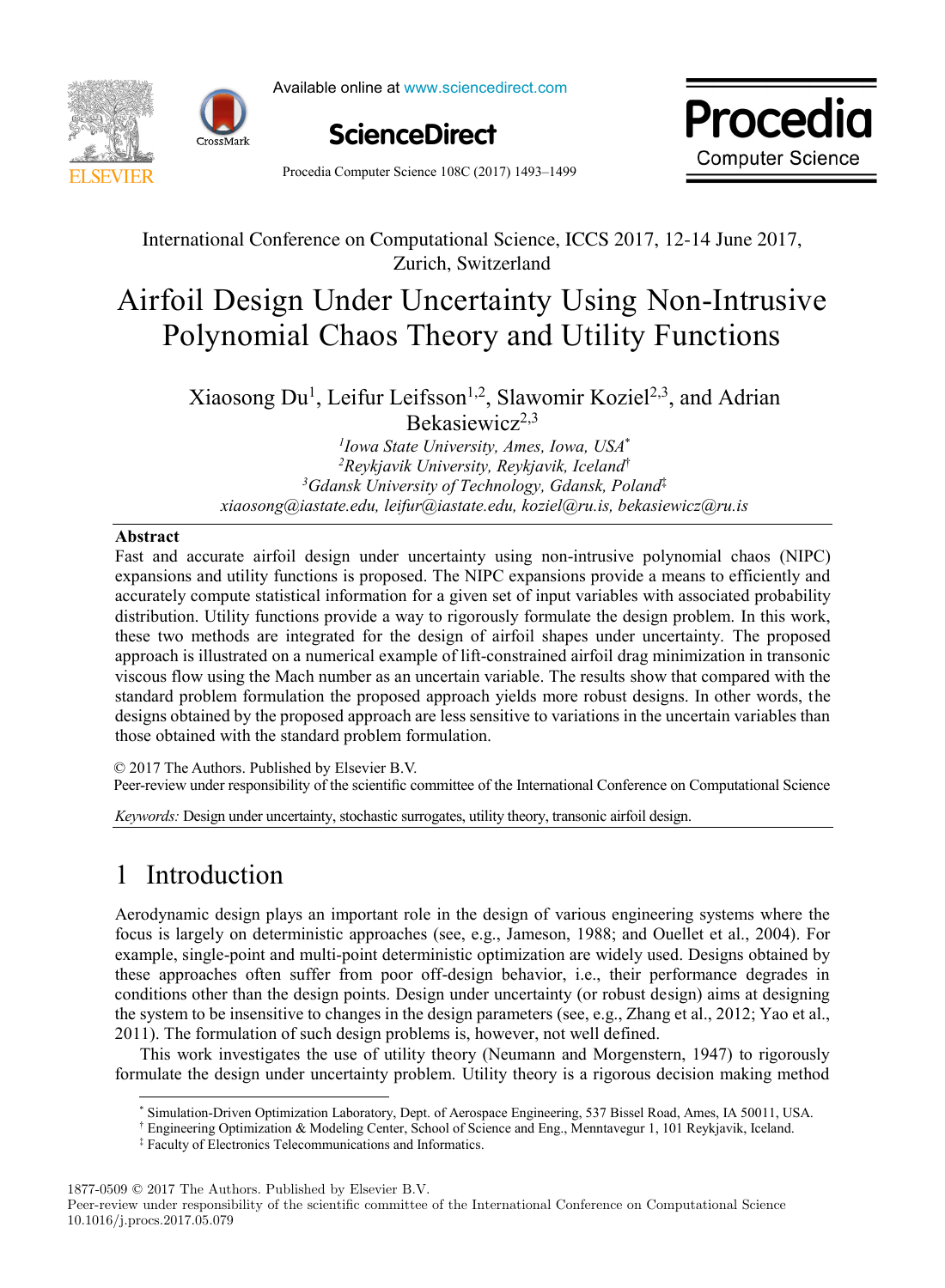based on the designer's risk preferences and has not yet been introduced in aerodynamic design. In this paper, utility theory is integrated with efficient methods to compute statistical information to create an efficient and effective aerodynamic design under uncertainty approach. A numerical example of transonic airfoil design is used to illustrate the approach.

### 2 Problem Formulation

This section describes the standard and the proposed approach to formulating the design problem.

### 2.1 Standard Formulation

The aim is to design transonic airfoil shapes insensitive to uncertainties in the operational parameters. More specifically, the airfoil performance, such as the drag coefficient, should vary as little as possible for a given range of operational condition. This is often called robust design, or design under uncertainty (see, e.g., Shah et al., 2015). The most widely adopted approach for robust airfoil design is to find the deterministic shape parameters to minimize the sum of the mean drag coefficient and the standard deviation of the drag coefficient subject to constraints on the mean lift coefficient and the airfoil thickness for a range of uncertain operational Mach numbers.

In this work, the problem is formulated using the conventional approach as follows. For the uncertain Mach number  $M_{\infty}$ , find the deterministic airfoil shape parameters **x** to minimize (Shah et al., 2015)

$$
f(\mathbf{x}) = \mu_{Cd}(\mathbf{x}) + \sigma_{Cd}(\mathbf{x}), \qquad (1)
$$

subject to

$$
h(\mathbf{x}) = \mu_{Cl}^* - \mu_{Cl}(\mathbf{x}) = 0, \qquad (2)
$$

and

$$
g_j(\mathbf{x}) = t_j^* - t_j(\mathbf{x}) \le 0,
$$
\n(3)

where  $\mu_{Cd}$  is the mean drag coefficient,  $\sigma_{Cd}$  is the standard deviation of the drag coefficient,  $\mu_{Cd}$  is the mean lift coefficient,  $\mu_{Cl}^*$  the required mean lift coefficient,  $t_j$  is the airfoil thickness at location *j*, with *j*  $= 1$  to *m*, and  $t_j^*$  is the minimum airfoil thickness at location *j*. The airfoil shape parameters have the upper and lower bounds **u** and **l**, respectively, i.e.,  $\mathbf{x} \in [\mathbf{l}, \mathbf{u}]$ . It is assumed that the uncertain Mach number is distributed uniformly within the range  $M_{\infty} \in [M_{\infty,L}, M_{\infty,L}]$ , where  $M_{\infty,L}$  and  $M_{\infty,L}$  are the upper and lower bounds on the Mach number, respectively.

### 2.2 Formulation by Utility Functions

An alternative formulation to the conventional approach of (1)-(3) is investigated. In particular, airfoil design under uncertainty is formulated based on utility theory (Neumann and Morgenstern, 1947). Utility theory translates a range of targeted responses, due to uncertainty in operational parameters, at a specific design point, using a specific function, called the utility function, to metrics used for design comparison. Within the utility function, one can change a parameter to obtain a given risk preference of the designer-called risk aversion (or risk avoiding), risk neutral, and risk loving (risk taking) of the targeted function. These three types of risk preferences are shown graphically in Fig. 1.